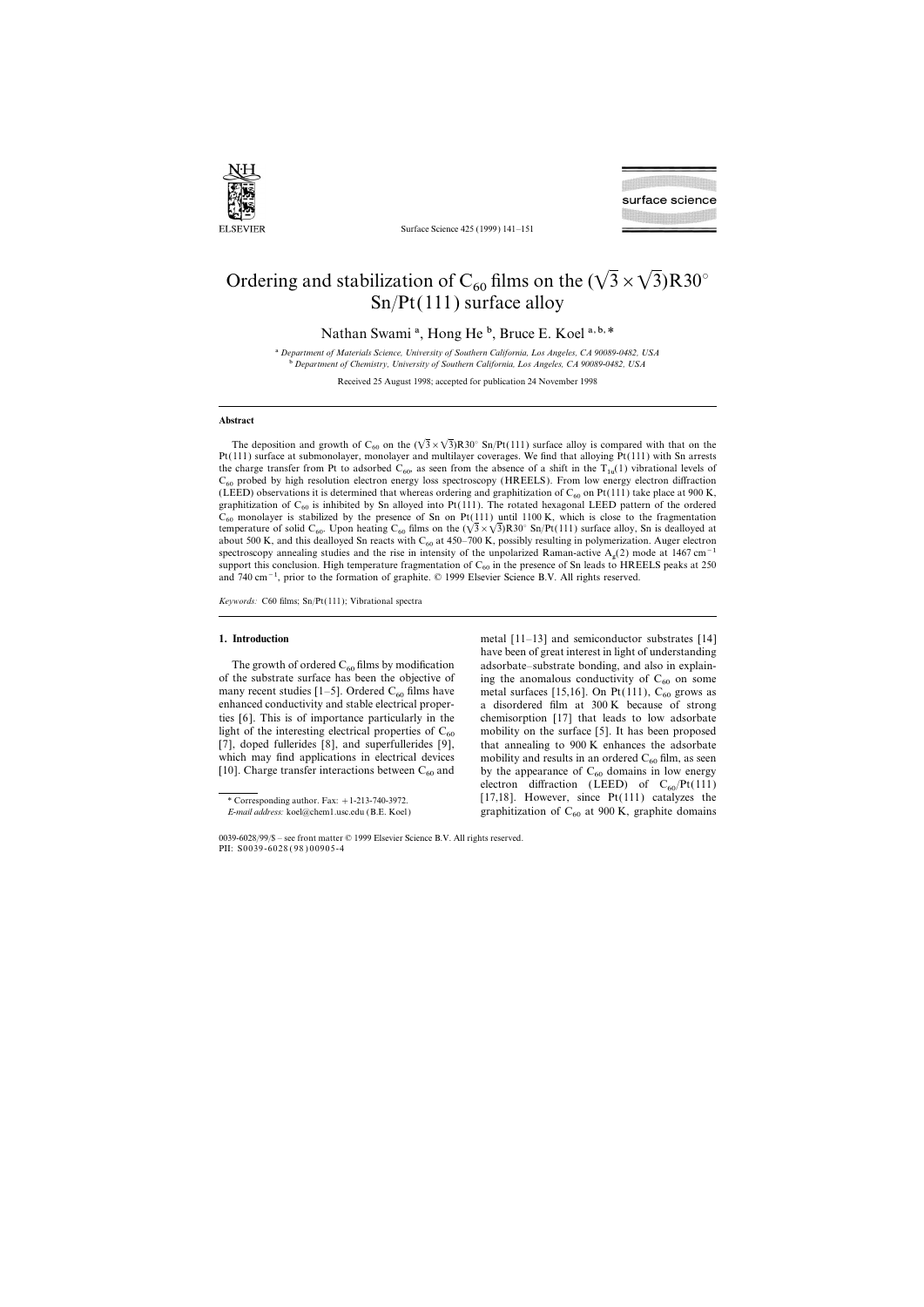appear along with  $C_{60}$  domains in the LEED in the gas phase [27] and solid phase [28,29] at results [17], and the integrity of  $C_{60}$  in these films high temperatures has been studied. Isolated  $C_{60}$ results [17], and the integrity of  $C_{60}$  in these films is uncertain.

 $C_{60}$  on Pt(111) in the 900–1100 K temperature presents vibrational spectra of  $C_{60}$  films annealed to 1200 K on the  $\sqrt{3}$  alloy surface.<br>alloy surface without decomposition. To date, no studies of  $C_{60}$  growth on bimetallic alloy surfaces have been reported and hence this work provides **2. Experimental methods** a useful reference for future studies in this field.

The interaction of Sn with  $C_{60}$  is also of interest.<br>The experiments were conducted in a three-level<br>Superconductivity up to 37 K of Sn-doped  $C_{60}$  has ultrahigh-vacuum chamber with a base pressure sharply in the presence of an Sn layer  $[23]$ . Whereas

Homogenous decomposition of  $C_{60}$  molecules

molecules fragment at  $1700 \text{ K}$  and this is lowered In previous studies it was found that the alloying to about 1200 K for solid C<sub>60</sub> [28,29]. Although of Pt(111) with Sn to form the  $(\sqrt{3} \times \sqrt{3})$ R30<sup>°</sup> the onset temperature for fragmentation of 1 ML the onset temperature for fragmentation of 1 ML  $C_{60}$  on various metal surfaces is difficult to ascer-Sn/Pt(111) surface alloy [19] (henceforth called  $C_{60}$  on various metal surfaces is difficult to ascer-<br>the  $\sqrt{3}$  alloy), chemically deactivates Pt(111) [20].<br>The main objective of this work was to chemically by 900 K

Superconductivity up to 37 K of Sn-doped  $C_{60}$  has ultrahigh-vacuum chamber with a base pressure been reported [21]. Vibrational studies of this com-<br>of  $2 \times 10^{-10}$  Torr, as has been described previously of  $2 \times 10^{-10}$  Torr, as has been described previously pound have identified features in the spectra that [17]. The top level was equipped with a doublediffer distinctly from that of pristine  $C_{60}$  [22]. pass cylindrical mirror analyzer (CMA) which was Further, the resistivity of  $C_{60}$  films is known to drop used for Auger electron spectroscopy (AES), Further, the resistivity of  $C_{60}$  films is known to drop used for Auger electron spectroscopy (AES), sharply in the presence of an Sn laver [231. Whereas  $X$ -ray photoelectron spectroscopy (XPS) and photoemission spectroscopy results [24] suggest no ultraviolet photoelectron spectroscopy (UPS). The charge transfer interactions between Sn and C<sub>co</sub> middle level was equipped with LEED optics and charge transfer interactions between Sn and  $C_{60}$ , middle level was equipped with LEED optics and<br>both absorption and luminescence studies [25] show a quadrupole mass spectrometer (QMS) for tem-<br>absorption band broadeni and properties of the Sn-doped  $C_{60}$  hase have not<br>been studied. It has been suggested that the reaction<br>of Sn with  $C_{60}$  is slow and limited by diffusion of<br>Sn into the  $C_{60}$  lattice [24]. In previous studies, the<br> the work reported herein was to study the interaction for temperatures above 800 K. The sample could of only a few monolayers of  $C_{60}$  with Sn from the be cooled to 90 K or resistively heated to 1200 K. of only a few monolayers of  $C_{60}$  with Sn from the be cooled to 90 K or resistively heated to 1200 K.<br>  $\sqrt{3}$  surface alloy, in order to minimize the effects of The Pt(111) sample was cleaned by a standard combination combination of Ar<sup>+</sup> ion sputtering at  $P_{Ar} = 5 \times 10^{-5}$  Torr with a beam voltage of 800 V, annea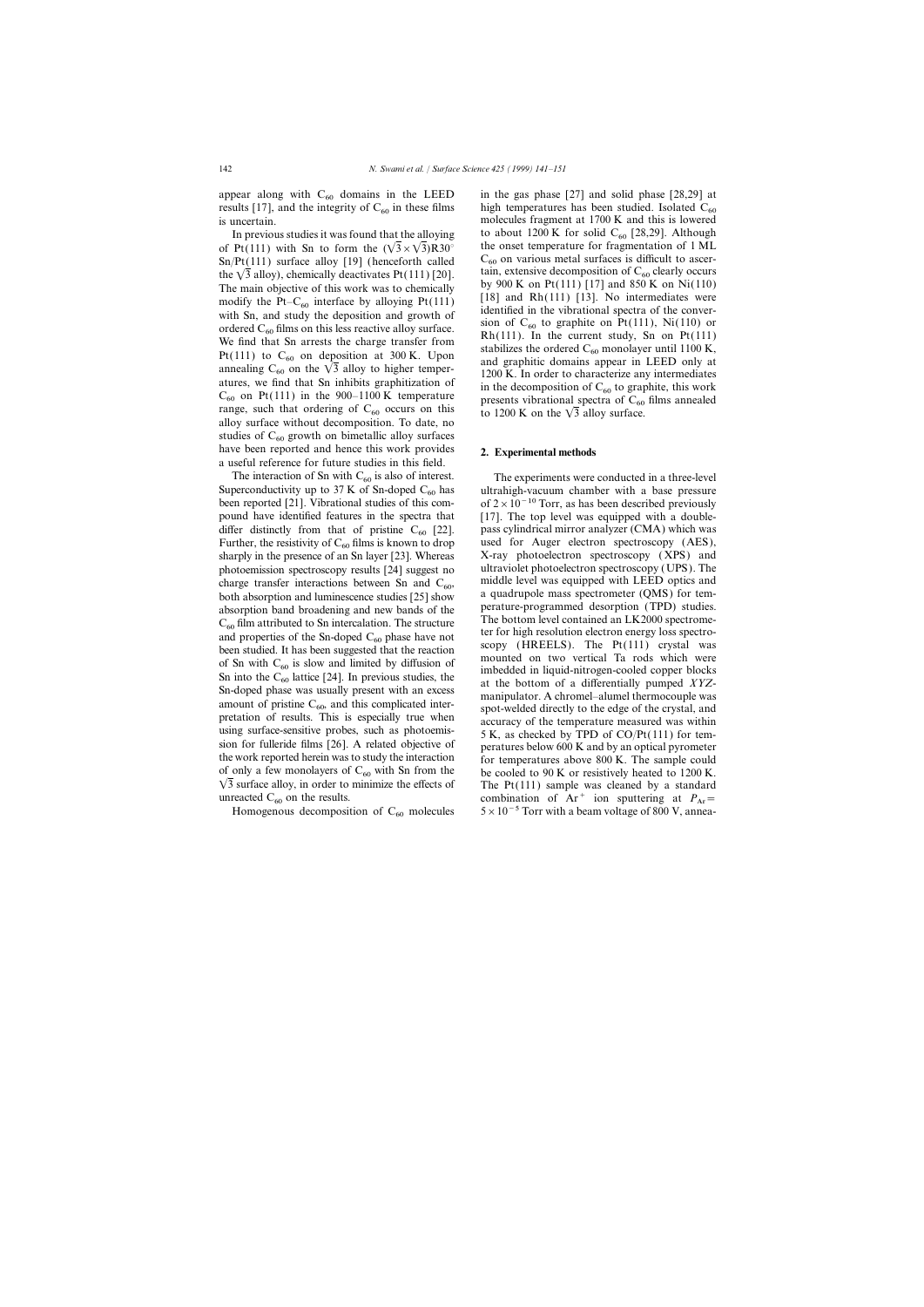ling to 800 K in  $5 \times 10^{-8}$  Torr O<sub>2</sub> and flashing to Figs. 1 and 2 respectively. Multilayer C<sub>60</sub> films 1200 K in vacuum. Sample cleanliness was checked (5 ML) on Pt(111) in Fig. 1 showed dipole-active

energy of  $E_p = 3 \text{ keV}$  and at a resolution of 0.6% inactive  $H_g$ <br>of the kinetic energy with the incident electron 221. The m of the kinetic energy, with the incident electron 32]. The peak for the T<sub>1u</sub>(1) mode shifted from beam current reduced to 1  $\mu$ A to minimize electron 511 cm<sup>-1</sup> at 7(C<sub>co</sub>)=0.3 ML, to 533 cm<sup>-1</sup> at beam current reduced to 1 µA to minimize electron 511 cm<sup>-1</sup> at  $7(C_{60}) = 0.3$  ML to 533 cm<sup>-1</sup> at beam damage of  $C_{60}$ . XPS data were obtained  $7(C_{60}) = 5$  ML. The shift of this vibrational mode beam damage of  $C_{60}$ . XPS data were obtained  $7(C_{60}) = 5$  ML. The shift of this vibrational mode<br>using Mg K $\alpha$  X-rays (1253.6 eV) with the CMA has been correlated in theoretical [30] and experi-

from a Ta boat on to the  $Pt(111)$  or the  $(\sqrt{3} \times \sqrt{3})R30^\circ$  Sn/Pt(111) surface alloy at 300 K. The absence of substantial hydrocarbon impurities from  $C_{60}$  deposition was confirmed by the absence of any detectable C–H stretching peak in HREELS. The  $(\sqrt{3} \times \sqrt{3})R30^{\circ}$  Sn/Pt(111) surface alloy [19] was prepared by Sn deposition on Pt(111) at 300 K such that the AES signal intensity ratio for  $Pt(237 eV)/Sn(430 eV)$  was about 0.1, followed by a 950 K anneal for 30 s resulting in a clear  $(\sqrt{3} \times \sqrt{3})R30^\circ$  LEED pattern and Pt(237 eV)/Sn(430 eV)=0.4. The amount of C<sub>60</sub> dosed to the surface was determined by assigning the deposition time required to form 1 ML  $C_{60}$  from the first 'break' in the AES uptake curve of  $C_{60}$  [17] on the various substrate surfaces. An upper limit for the  $C_{60}$  coverage in the monolayer on Pt(111) would be given by an hcp monolayer with  $1.15 \times 10^{14}$  molecules/cm<sup>2</sup> or  $7(C_{60})=0.1$  relative to the Pt(111) surface atom density.

# **3. Results**

# *3.1. Adsorbate–surface charge transfer interactions*

HREELS spectra for adsorption of  $C_{60}$  on Pt(111) and the  $\sqrt{3}$  alloy at 300 K are shown in

 $(5 ML)$  on Pt $(111)$  in Fig. 1 showed dipole-active with AES, LEED and HREELS.<br>AES data were obtained using an incident beam and  $1467 \text{ cm}^{-1}$  [T<sub>1u</sub>(1)], 1215 cm<sup>-1</sup> [T<sub>1u</sub>(3)] AES data were obtained using an incident beam and  $1467 \text{ cm}^{-1} [\text{T}_{1u}(4)]$ , whereas the dipole<br>ergy of  $F = 3 \text{ keV}$  and at a resolution of 0.6% inequiries H (4) mode approach at 756 cm<sup>-1</sup> [20] inactive H<sub>q</sub>(4) mode appeared at 756 cm<sup>-1</sup> [30– using Mg K $\alpha$  X-rays (1253.6 eV) with the CMA<br>
has been correlated in theoretical [30] and experi-<br>
operated at 25 eV pass energy (resolution:<br>
the Pt ansfer interactions, with an attribution that the<br>
(4f<sub>7/2</sub>) peak. Al



Fig. 1. HREELS spectra of  $C_{60}$  deposited on Pt(111) at 300 K.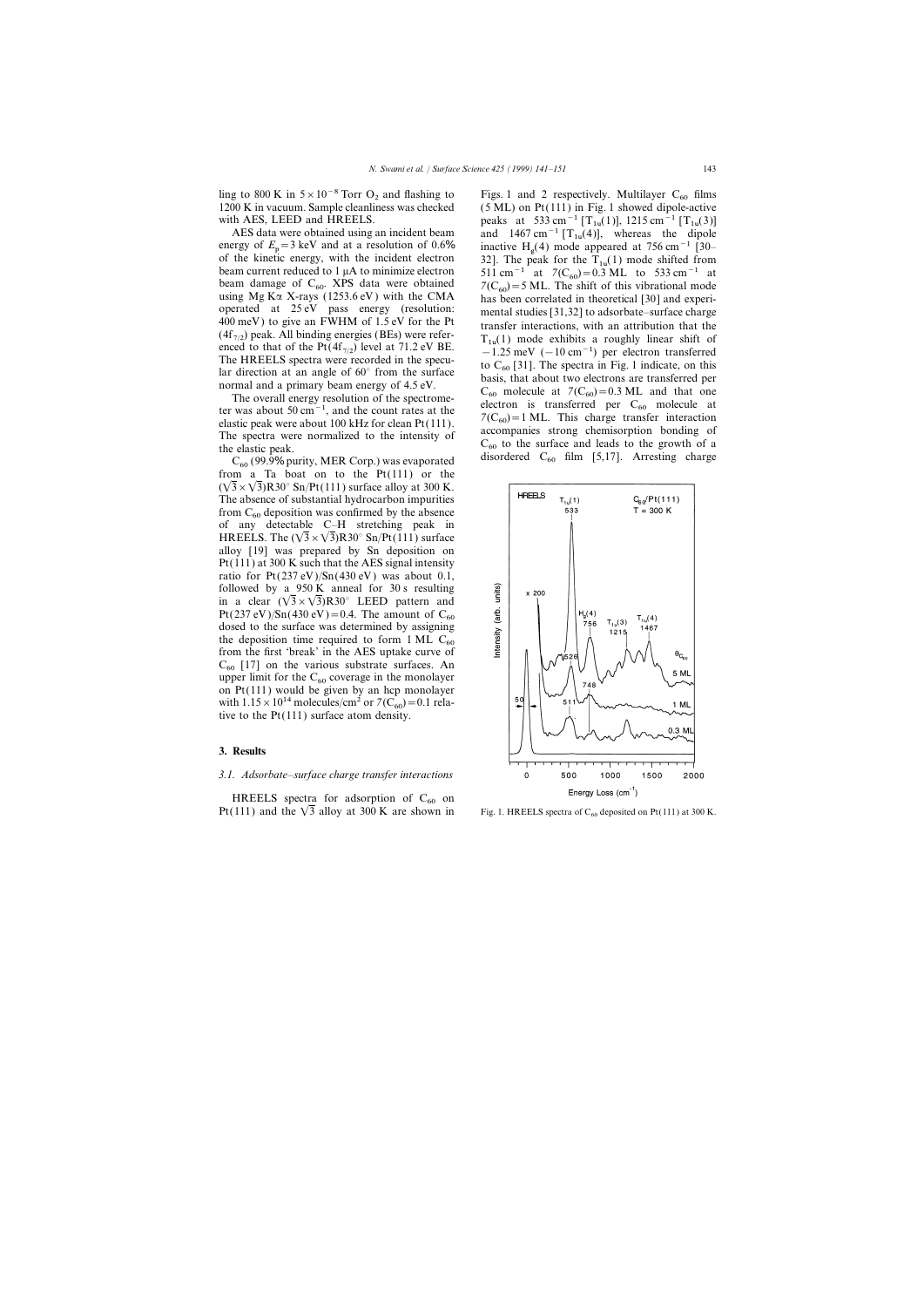

Fig. 2. HREELS spectra of C<sub>60</sub> deposited on  $(\sqrt{3} \times \sqrt{3})R30^{\circ}$ Sn/Pt(111) surface alloy at 300 K.

transfer from the surface to the  $C_{60}$  molecule weakens the chemisorption bond and leads to enhanced adsorbate mobility that results in ordering of the  $C_{60}$  film [5]. The results in Fig. 2 for the growth of  $C_{60}$  on the  $\sqrt{3}$  alloy surface showed that the  $T_{1u}(1)$  mode exhibited no discernible shift from submonolayer to multilayer coverages. This demonstrates that alloying Pt(111) with Sn arrests charge transfer from the surface to the  $C_{60}$  molecule.

### 3.2. Growth of ordered C<sub>60</sub> films

The growth of ordered  $C_{60}$  films on Pt(111) may be accomplished by annealing multilayer  $C_{60}$ films to temperatures between 900 and 1000 K. The resulting LEED pattern corresponds to two hexagonal domains rotated by  $29 \pm 3^{\circ}$ , as reported and discussed previously [18]. Fig. 3a and b shows our LEED observations after annealing multilayer Fig. 3. LEED observations for  $C_{60}$  films deposited on Pt(111)<br>  $C_{60}$  films (5 ML) on Pt(111) in this temperature and a 300 K, after heating to (a) 900 K, (b) 1000 K; (



explanation of the LEED [18]. All images are at  $E_p = 65$  eV.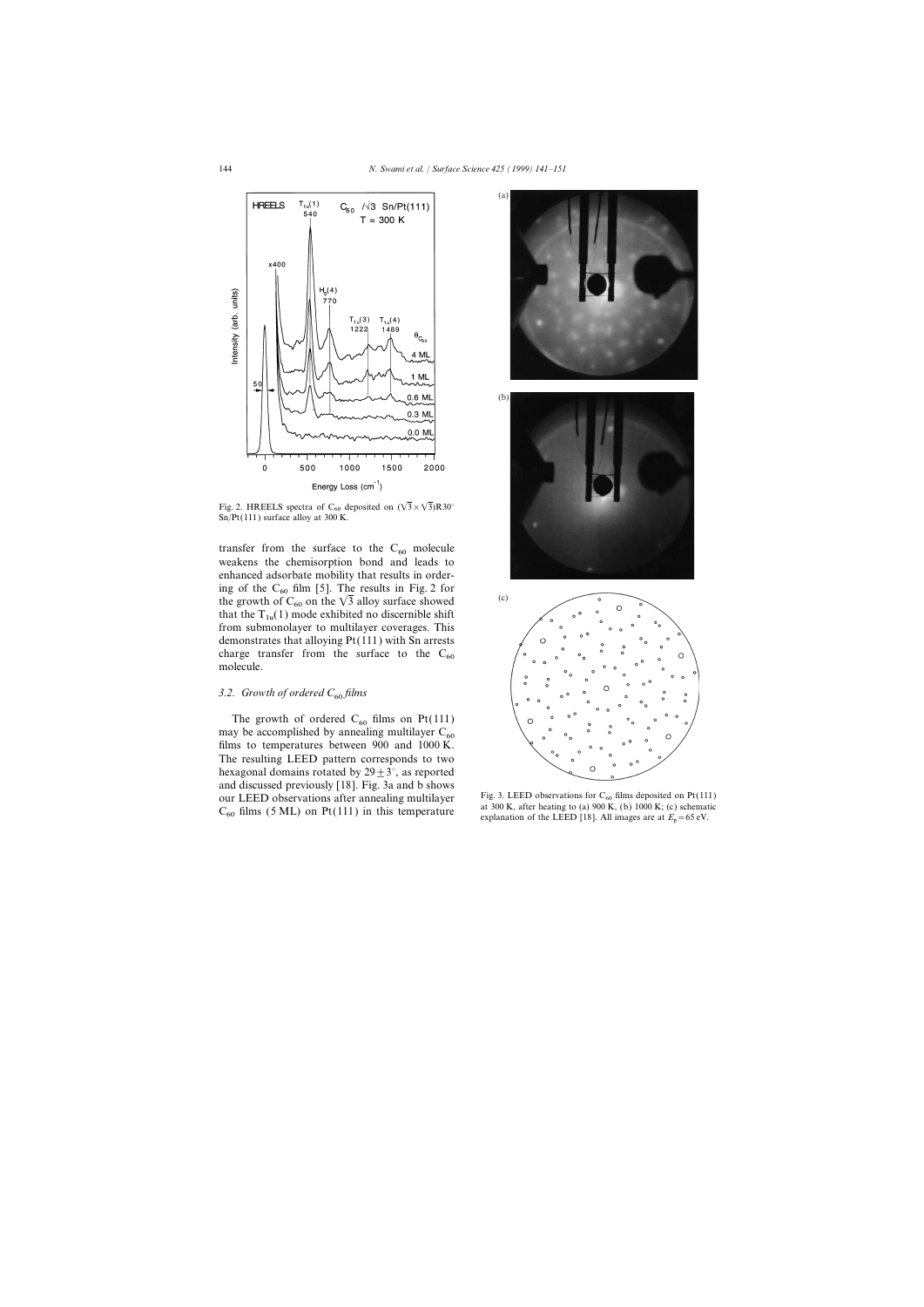range. Fig. 3c shows a schematic drawing of the  $C_{60}$  and Pt spots in the LEED patterns. The rotated hexagonal patterns appear in the images after heating to 900 K, and they merge into the diffuse background following heating to 1000 K. It is quite clear in the LEED images of Fig. 3 that a graphitic 'ring' appears around the  $(1 \times 1)$  spots after the 900 K anneal, and this is the sole LEED feature after the 1000 K anneal. Our interpretation of these observations is that  $Pt(111)$  catalyzes the graphitization of  $C_{60}$  beginning at temperatures as low as 900 K.

Fig. 4 shows the LEED patterns seen after a multilayer  $C_{60}$  film (4 ML) was deposited and annealed on the  $\sqrt{3}$  alloy surface in the same manner as described above for Pt(111). The two rotated hexagonal domains also appeared here after heating to 900 K, but without a graphitic ring around the  $(1 \times 1)$  spots. Furthermore, this LEED pattern persisted even after heating to 1100 K. Upon annealing to 1200 K, the graphitic ring does appear along with very weak  $C_{60}$  domains. These results demonstrate that Sn deactivates Pt(111) for the graphitization of  $C_{60}$  and stabilizes the ordered  $C_{60}$  monolayer until 1100 K, which is close to the fragmentation temperature of solid  $C_{60}$  [28].

# 3.3. Interaction of Sn with  $C_{60}$

The interaction of Sn with  $C_{60}$  was studied by heating 4 ML C<sub>60</sub> films deposited on the  $\sqrt{3}$  alloy surface  $(7_{\text{Sn}} = 0.33 \text{ ML})$  at 300 K, to various tem-<br>paratures up to 1200 K for 1 min. These films were peratures up to 1200 K for 1 min. These films were then probed with AES, HREELS and XPS at 300 K. The results of the AES annealing studies are shown in Fig. 5. In the absence of  $C_{60}$ , the  $\sqrt{3}$  alloy is stable until 1000 K, with Sn desorption and diffusion into the bulk occurring at higher temperatures, and causing a loss of the  $(\sqrt{3} \times \sqrt{3})R30$ ° LEED pattern. At *T*≥1100 K, excess Sn in the bulk segregates to the surface.

 $(a)$ 





Fig. 4. LEED observations for  $C_{60}$  films deposited on the  $(\sqrt{3} \times \sqrt{3})R30^\circ$  Sn/Pt(111) surface alloy at 300 K, after heating to 900 K. The LEED spectra were obtained at an  $E_p$  of (a) 25 eV, (b) 35 eV and (c) 65 eV. No change in the pattern occurs after heating up to 1100 K.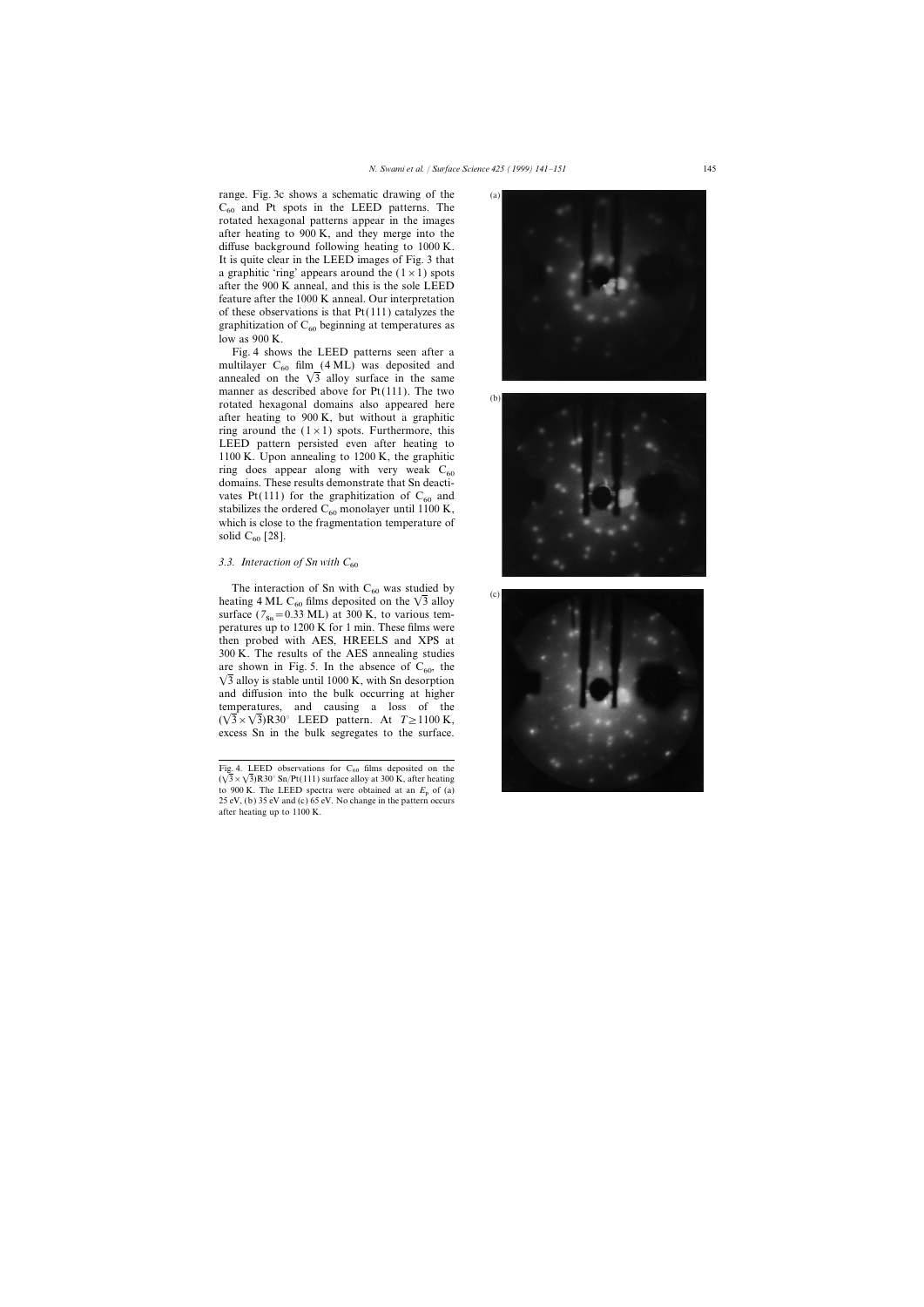

Au(110) [12], or graphitizes at  $850$  K, as on Ni(110) [18] and on Rh(111) [13]. For  $C_{60}$  on excess Sn to the surface.<br>Pt(111), heating  $C_{60}$  multilayers above 600 K pro-<br>The LEED pattern over this temperature range, Pt(111), heating C<sub>60</sub> multilayers above 600 K pro-<br>duces C<sub>60</sub> coverages in excess of the monolayer obtained under the same conditions as the AES value and graphitization of  $C_{60}$  begins at 900 K [17].

between 450 and 600 K as a result of desorption were visible in the 500–800 K temperature range. from the  $\sqrt{3}$  alloy arrest this drop and the cantly after annealing at temperatures of 450– spots with a large diffuse background.

600 K, and reached a nearly constant value between 600 and 800 K. Upon heating to 900 K, a big drop in the  $Sn(430 eV)$  signal was seen, concomitant with the steep drop of the  $C(271 \text{ eV})$ signal to the  $C_{60}$  monolayer value at 900–950 K. From 950 to 1100 K the  $Sn(430 eV)$  signal was constant, but increased again after the 1200 K anneal (probably because of diffusion of Sn from the bulk of the Pt crystal to the surface). The Pt(167 eV) AES signal intensity rose between 500 and 600 K, because of desorption of the  $C_{60}$  multilayer and was more or less constant after 600 K; it then falls after heating to 1100 K, most likely because of diffusion of Sn to the surface. In the region between 450 and 600 K, desorption of the  $C_{60}$  multilayer and Sn diffusion to the surface take place, as seen by the decrease in the  $C(271 \text{ eV})/$ Pt(167 eV) ratio from 11.0 to 8.0 and the increase in the  $\text{Sn}(430 \text{ eV})/\text{Pt}(167 \text{ eV})$  ratio from 4.2 to 4.9. Between 600 and 800 K the  $C(271 \text{ eV})/$ Pt(167 eV) and  $Sn(430 eV)/Pt(167 eV)$  ratios were constant; however, between 800 and 950 K Fig. 5. AES studies of multilayer C<sub>60</sub> films (4 ML) following both Sn and C<sub>60</sub> are lost from the surface, as seen annealing on the  $(\sqrt{3} \times \sqrt{3})$ R30° surface alloy in the 300- by falls in the C(271 eV)/Pt(167 eV) ratio by falls in the  $C(271 \text{ eV})/Pt(167 \text{ eV})$  ratio from 1200 K temperature range. LEED observations are given in the 8.0 to 6.0 and the  $Sn(430 eV)/Pt(167 eV)$  ratio top panel, followed by corresponding AES intensities of the from 4.8 to 1.4. The C(271 eV)/Pt(167 eV) ratio C(271 eV), Sn(430 eV) and Pt(167 eV) signals. was constant at  $6.0$  between  $950$  and  $1200$  K, indicating about 1 ML C<sub>60</sub> surface coverage. The  $Sn(430 eV)/Pt(167 eV)$  ratio was constant at Multilayers of C<sub>60</sub> desorb at 600 K [13], but the Sn(430 eV)/Pt(167 eV) ratio was constant at C<sub>60</sub> monolayer either desorbs at 800 K, as on about 1.4 between 950 and 1100 K, and increased  $C_{60}$  monolayer either desorbs at 800 K, as on about 1.4 between 950 and 1100 K, and increased Au(110) [12], or graphitizes at 850 K, as on to 2.2 after heating to 1200 K, due to diffusion of

duces  $C_{60}$  coverages in excess of the monolayer obtained under the same conditions as the AES value and graphitization of  $C_{60}$  begins at 900 K data, is also indicated along the top panel of Fig. 5. 7]. At 300 K, the C<sub>60</sub> multilayer is disordered and For C<sub>60</sub> multilayers on the  $\sqrt{3}$  alloy, as shown only the  $\sqrt{3}$  alloy spots were observed. The  $\sqrt{3}$ For C<sub>60</sub> multilayers on the  $\sqrt{3}$  alloy, as shown only the  $\sqrt{3}$  alloy spots were observed. The  $\sqrt{3}$  in Fig. 5, the C(271 eV) signal rapidly dropped spots disappeared and only the (1 × 1) Pt spots spots disappeared and only the  $(1\times1)$  Pt spots of the C<sub>60</sub> multilayer. Strong interactions with Sn This indicates that the  $\sqrt{3}$  ordered surface alloy is from the  $\sqrt{3}$  alloy arrest this drop and the destroyed in this temperature range in the presence C(271 eV) signal does not reach the C<sub>60</sub> monolayer of C<sub>60</sub> on the surface and that no other ordered value [17] at the sublimation temperature of 600 K. Sn/Pt(111) structure is formed. After annealing to  $Sn/Pt(111)$  structure is formed. After annealing to After heating to 950 K, the  $C(271 \text{ eV})$  signal 900 K, rotated hexagonal spots appeared, as dropped to the monolayer value and remained at described in Section 3.2, and these persisted until this value even after heating to 1200 K. The the 1100 K anneal. After annealing to 1200 K, a Sn(430 eV) AES signal intensity increases signifi- faint graphitic ring appeared around the  $(1 \times 1)$  Pt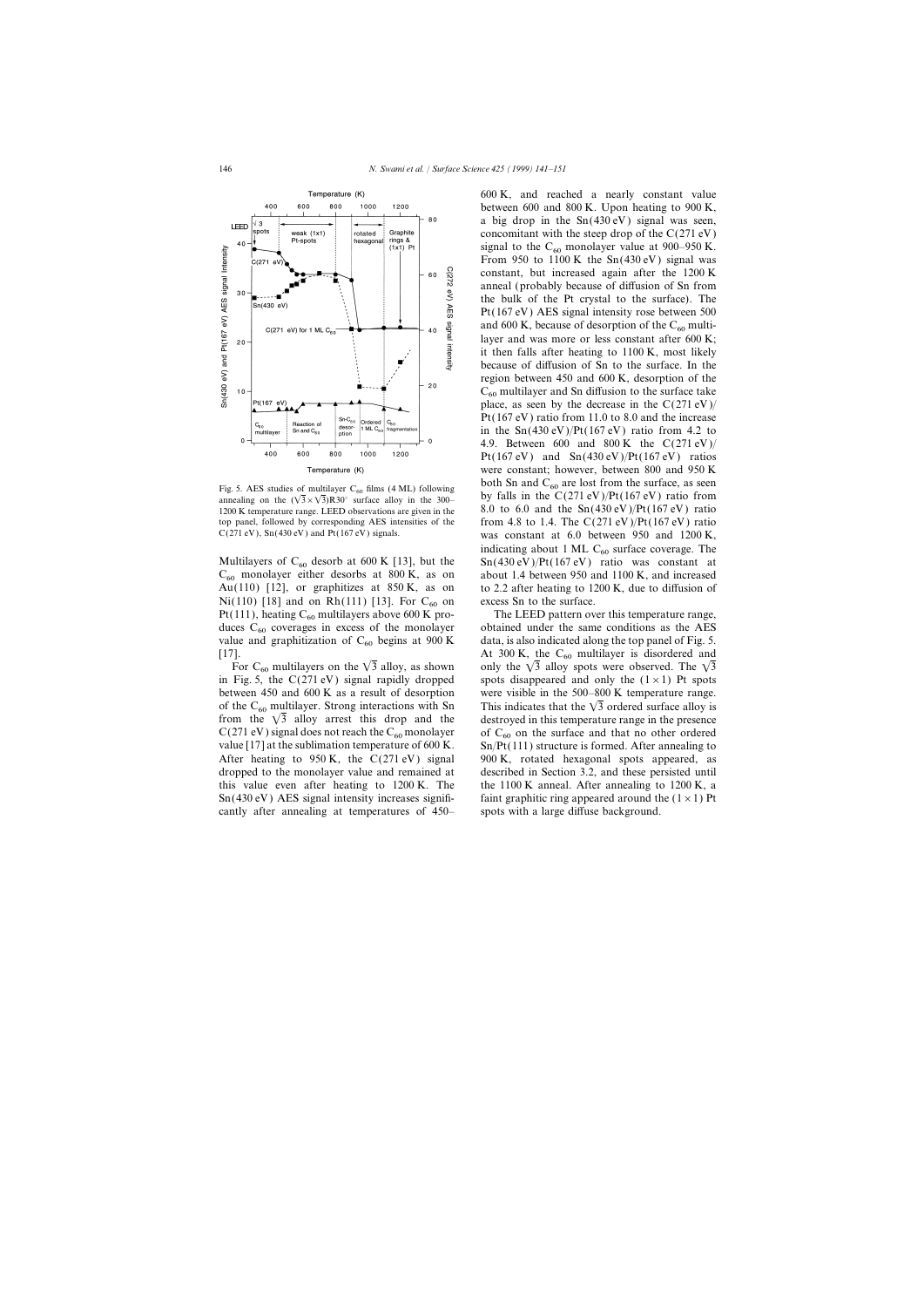One explanation of these results is that the  $T_{1u}(4)$  mode, since it does not obey the expected doping of  $C_{60}$  with Sn begins at 450 K via inter-<br>intensity ratio of  $T_{1u}(1)$ :  $T_{1u}(2)$ :  $T_{1u}(3)$ :  $T_{1u}(4)$  =



doping of C<sub>60</sub> with Sn begins at 450 K via inter-<br>diffusion of Sn and C<sub>60</sub>. This explains the loss of 100:29:6:5, characteristic of the icosahedral symdiffusion of Sn and C<sub>60</sub>. This explains the loss of 100:29:6:5, characteristic of the icosahedral sym-<br>the  $\sqrt{3}$  Sn/Pt(111) spots with the rise of the metry of C<sub>60</sub> [33]. This indicates that the icosathe  $\sqrt{3}$  Sn/Pt(111) spots with the rise of the metry of C<sub>60</sub> [33]. This indicates that the icosa-<br>Sn(430 eV) signal and fall of the C(271 eV) signal hedral symmetry of the C<sub>60</sub> molecule is destroved Sn(430 eV) signal and fall of the C(271 eV) signal hedral symmetry of the C<sub>60</sub> molecule is destroyed<br>seen in Fig. 5 in the 450–600 K temperature range. in the presence of Sn on Pt(111) at 450–700 K seen in Fig. 5 in the 450–600 K temperature range. in the presence of Sn on Pt(111) at 450–700 K.<br>This Sn-doped phase desorbs/decomposes near This 1467 cm<sup>-1</sup> peak is similar to the peak at This Sn-doped phase desorbs/decomposes near This 1467 cm<sup>-1</sup> peak is similar to the peak at 900 K, leaving a 1 ML C<sub>60</sub> film on a Pt(111) 1451 cm<sup>-1</sup> in the FTIR spectrum after vapor 900 K, leaving a 1 ML C<sub>60</sub> film on a Pt(111) 1451 cm<sup>-1</sup> in the FTIR spectrum after vapor surface with reduced Sn concentration [compared deposition of Sn on C<sub>60</sub> films which was attributed surface with reduced Sn concentration [compared deposition of Sn on  $C_{60}$  films, which was attributed with the  $\sqrt{3}$  Sn/Pt(111) surface alloy]. The preswith the  $\sqrt{3}$  Sn/Pt(111) surface alloy]. The pres-<br>ence of Sn at the Pt(111) surface preserves the anneal the peak in Fig. 6 at 1467 cm<sup>-1</sup> is diminence of Sn at the Pt(111) surface preserves the anneal, the peak in Fig. 6 at 1467 cm<sup>-1</sup> is dimin-<br>ordered C<sub>60</sub> monolayer film, inhibiting graphitiza-<br>ished and the characteristic vibrational features of ordered  $C_{60}$  monolayer film, inhibiting graphitiza-<br>tion until 1200 K.<br> $C_{60}$  are regained. This indicates described and/or the HREELS warm-up studies shown in Fig. 6<br>The HREELS warm-up studies shown in Fig. 6<br>decomposition of the Sn–C<sub>60</sub> phase. It is also seen The HREELS warm-up studies shown in Fig. 6<br>support this explanation. The dipole-active<br> $T_{1u}(1)$ ,  $T_{1u}(3)$  and  $T_{1u}(4)$  modes of  $C_{60}$  appear at tive to charge transfer [1,2], shifted down from<br>540 cm<sup>-1</sup>, 1222 cm<sup>-1</sup>  $\sqrt{3}$  surface alloy.

> XPS was used to study the shift of the  $C(1s)$ and Sn(3d) levels. Fig. 7 compares spectra after deposition of a 4 ML C<sub>60</sub> film on the  $\sqrt{3}$  alloy surface at 300 K with those obtained by heating the film to 700 K where the surface coverage of  $C_{60}$  is decreased. In the spectra of Fig. 7a, the main C(1s) peak is fitted along with the expected satellite peak at 1.9 eV higher BE for the on-site molecular excitation across the HOMO–LUMO gap [34]. A downward shift of 0.30 eV was seen for the  $C(1s)$  level upon heating to 700 K.

This decrease in BE has been identified with charge transfer to  $C_{60}$  for 1 ML  $C_{60}/Cu(100)$  [35] and K-doped fullerides [36]. In the latter case, shifts in the  $K(2p)$  levels were also seen. Fig. 7b compares the Sn(3d) levels for a thick Sn film [10 ML Sn/Pt(111)] with those obtained after heating 4 ML C<sub>60</sub> on the  $\sqrt{3}$  alloy to 700 K (the Sn(3d) levels of the  $\sqrt{3}$  alloy have the same BE as those of a thick Sn film [37]). Upon heating  $C_{60}$  films on the  $\sqrt{3}$  alloy to 700 K, the Sn(3d<sub>5/2</sub>) level is shifted to higher BE by 0.1 eV, and the Fig. 6. HREELS spectra for 4 ML C<sub>60</sub> deposited on splitting between the Sn(3d) levels increased from  $(\sqrt{3} \times \sqrt{3})R30^\circ Sn/Pt(111)$  surface alloy at 300 K, following 8.4 to 8.7 eV. Both the Sn(3d<sub>5/2</sub>) and Sn(3d<sub>3/2</sub>) sequ levels were broadened and the  $Sn(3d)$  peaks could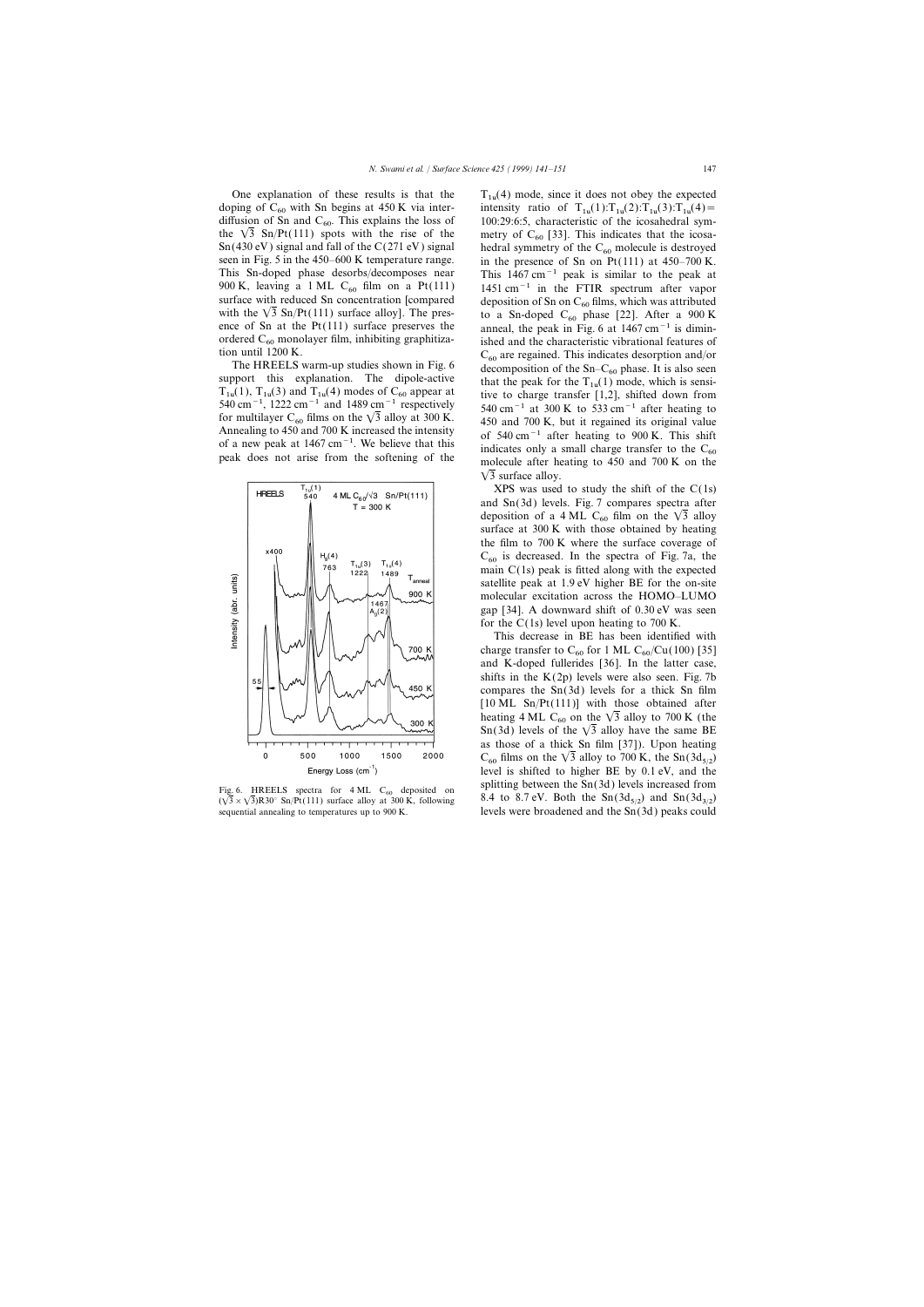

Fig. 7. XPS spectra of (a) C(1s) (b) Sn(3d) core levels, for 4 ML C<sub>60</sub> deposited on  $(\sqrt{3} \times \sqrt{3})R30^\circ$  Sn/Pt(111) surface alloy at 300 K, after annealing this film to 700 K. The C(1s) level shows a 0.3 eV chemical shift to lower BE. In comparison with thick Sn films, the Sn(3d) levels show some broadening, which causes small increases in BE and in the splitting of the levels.

be fit well by using two peaks of 1.5 eV FWHM. The high BE component shows a shift of 1.2 eV in both the  $\text{Sn}(3d_{5/2})$  and  $\text{Sn}(3d_{3/2})$  levels. This can be compared with a shift of 1.75 eV of the  $Sn(3d)$  levels on forming  $SnO<sub>2</sub>$  [38]. The proportion of this oxidized Sn species is quite small (about 15% of the total Sn). Because there are two forms of Sn present, it is difficult to determine the extent of charge transfer interactions between Sn and  $C_{60}$ . Covalent bonding of Sn and  $C_{60}$  could Fig. 8. HREELS spectra after high temperature annealing of the ordered  $C_{60}$  monolayer, produced by heating multilayer the  $C_{60}$  molecule. Junzhou et al. [24] ruled out

charge transfer interactions between Sn and  $C_{60}$ , and suggested that clathrate compounds are formed. This was based on the lack of changes in the photoemission spectra of pristine  $C_{60}$  in comparison with that of Sn on  $C_{60}$  films annealed to 573 K. We will return to discussion on this topic in Section 4.

### *3.4. High temperature annealing studies*

The ordered  $C_{60}$  monolayer is maintained until 1100 K on the  $Sn/Pt(111)$  surface, and graphite domains only appeared in LEED after heating to 1200 K. HREELS studies after heating the ordered  $C_{60}$  monolayer on Sn/Pt(111) to 900– 1200 K were performed in order to characterize intermediates leading to graphite. These spectra are shown in Fig. 8. The vibrational structure of the ordered  $C_{60}$  monolayer obtained after the



lead to a rearrangement of bonds in the compound<br>that breaks the original icosahedral symmetry of<br>the C<sub>60</sub> films on the  $\sqrt{3}$  Sn/Pt(111) surface alloy to 900 K.<br>that breaks the original icosahedral symmetry of<br>the C<sub>60</sub>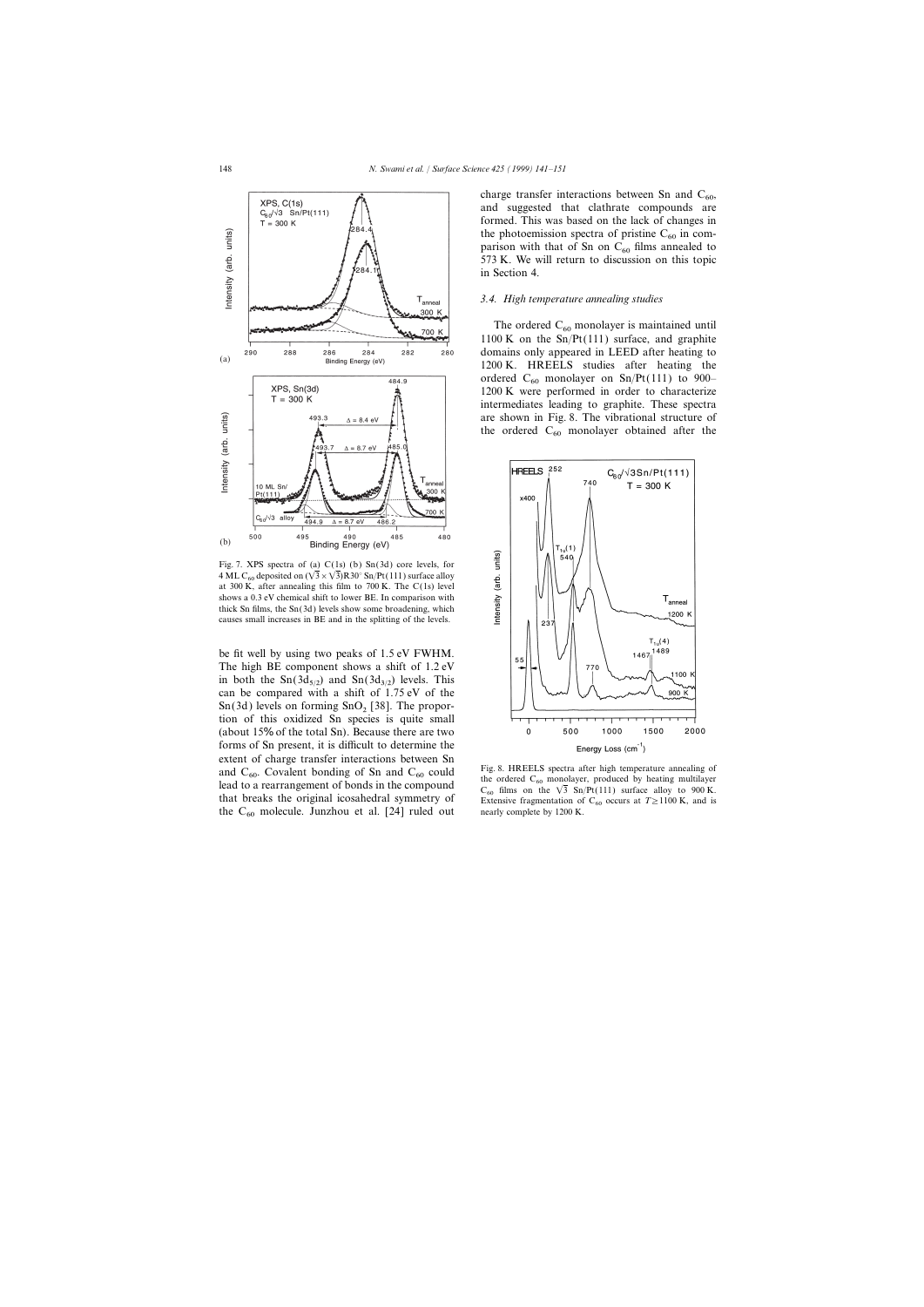1100 K anneal is dramatically altered from that of  $Pt(111)$  via alloying with Sn, is consistent with in the spectrum (consistent with the persistence of the rotated hexagonal LEED pattern), but large From an analysis of the intercalation energies intensity changes start to take place in the spectra of various transition metals, alkaline earth metals and new features appeared at 237, 740 and and alkali metals in the  $C_{60}$  lattice, it was suggested 1467 cm<sup>-1</sup>. After a 1200 K anneal the  $C_{60}$  peaks [411 that most transition metals, including Sn. 1467 cm<sup>-1</sup>. After a 1200 K anneal the C<sub>60</sub> peaks [41] that most transition metals, including Sn, are almost totally eliminated and only a shoulder were unlikely to form intercalation compounds are almost totally eliminated and only a shoulder were unlikely to form intercalation compounds was observed at  $540 \text{ cm}^{-1}$ . The new HREELS with  $C_{\epsilon 0}$  owing to their large cohesive energies. was observed at 540 cm<sup>-1</sup>. The new HREELS with C<sub>60</sub> owing to their large cohesive energies.<br>
peaks shift to 252 and 740 cm<sup>-1</sup>. We currently Yet Zhao et al. [221 concluded that intercalation peaks shift to 252 and 740 cm<sup>−1</sup>. We currently Yet, Zhao et al. [22] concluded that intercalation have no assignments of these new features. The compounds of Sn and C<sub>cc</sub> are formed. The two have no assignments of these new features. The compounds of Sn and  $C_{60}$  are formed. The two above results may be contrasted with those chief observations concerning the interaction of above results may be contrasted with those<br>obtained on heating  $C_{60}$  films on Pt(111) to 900-<br>1200 K [17]. An ordered  $C_{60}$  adlayer with graphite<br>domains was produced at 900 K, the ordered  $C_{60}$ <br>domains were lost af was complete by 1050 K. Hence the new peaks in<br>the HREELS of  $C_{60}$  films on the  $\sqrt{3}$  alloy heated<br>to 1100–1200 K are associated with the presence<br>of Sn on Pt(111), and these peaks are enhanced<br>of Sn on Pt(111), and t

blocking effects that deactivate the surface for<br>reaction of  $C_{60}$  would also explain the air<br>reaction with many organic molecules [39] sensitivity of the 1451 cm<sup>-1</sup> mode seen by Zhao Frequence of the 1451 cm−1 mode seen by Zhao reaction with many organic molecules [39]. Sensitivity of the 1451 cm  $\cdot$  mode seen by Zhao reaction effect of allowed Sn at the 1. [22], since Eklund et al. [46] observed tha However, some electronic effect of alloyed Sn at the Pt(111) surface was also seen, for example in oxygen intercalation into the C<sub>60</sub> lattice reduced NO chemisorption studies on the  $\sqrt{3}$  Sn/Pt(111) surface was also se alloy [40]. In studies of ethylene chemisorption on shifts the valence band levels of  $C_{60}$  towards the the  $\sqrt{3}$  alloy [39], backbonding interactions are Fermi energy [47], leading to increased emission reduced in comparison with that on clean Pt(111), at  $E_F$ . This latter effect may explain the drop in and ethylene rehybridization towards sp<sup>3</sup> and di- $\sigma$  resistivity of C<sub>60</sub> upon interaction with Sn. and ethylene rehybridization towards sp<sup>3</sup> and di- $\sigma$  resistivity of C<sub>60</sub> upon interaction with Sn.<br>3 bonding is also reduced. This is particularly rele-<br>Although the interaction of C<sub>60</sub> with the  $\sqrt{3}$ vant to the current study, where we propose that by alloying Sn with Pt $(111)$ . The stabilization of graphitization of  $C_{60}$  up to 1100 K, by deactivation

after the 900 K anneal.  $C_{60}$  features are still seen the chemistry observed for small organic molecules in the spectrum (consistent with the persistence of on this surface alloy.

of Sn of Pt(111), and these peaks are emianced<br>at 1200 K because of Sn diffusion to the surface<br>at these temperatures, as was shown by AES<br>results.<br>The surface transfer per  $C_{60}$  molecule from Sn. Covalent bond-<br>ing bet ment of bonds in  $C_{60}$  that break the original icosahedral symmetry of the molecule. Further, it **4. Discussion** is possible that Sn induces polymerization of  $C_{60}$ , as has been suggested to result from interaction The alloying of Pt(111) with Sn to form the<br>  $(\sqrt{3} \times \sqrt{3})R30^{\circ}$  structure results in comparatively<br>
small electronic changes in the Pt valence band<br>
[37], and thus the influence of Sn on the chemistry<br>
of Pt(111) has b Fermi energy [47], leading to increased emission

bonding is also reduced. This is particularly rele-<br>vant to the current study, where we propose that alloy surface at 300 K is weaker than on Pt(111), charge transfer from Pt(111) to  $C_{60}$  is inhibited as seen by the lack of any adsorbate–surface by alloying Sn with Pt(111). The stabilization of charge transfer interactions, the interaction of the ordered  $C_{60}$  monolayer and the arresting of  $C_{60}$  with dealloyed Sn is quite strong, as seen by graphitization of  $C_{60}$  up to 1100 K, by deactivation the significant changes in the AES, LEED and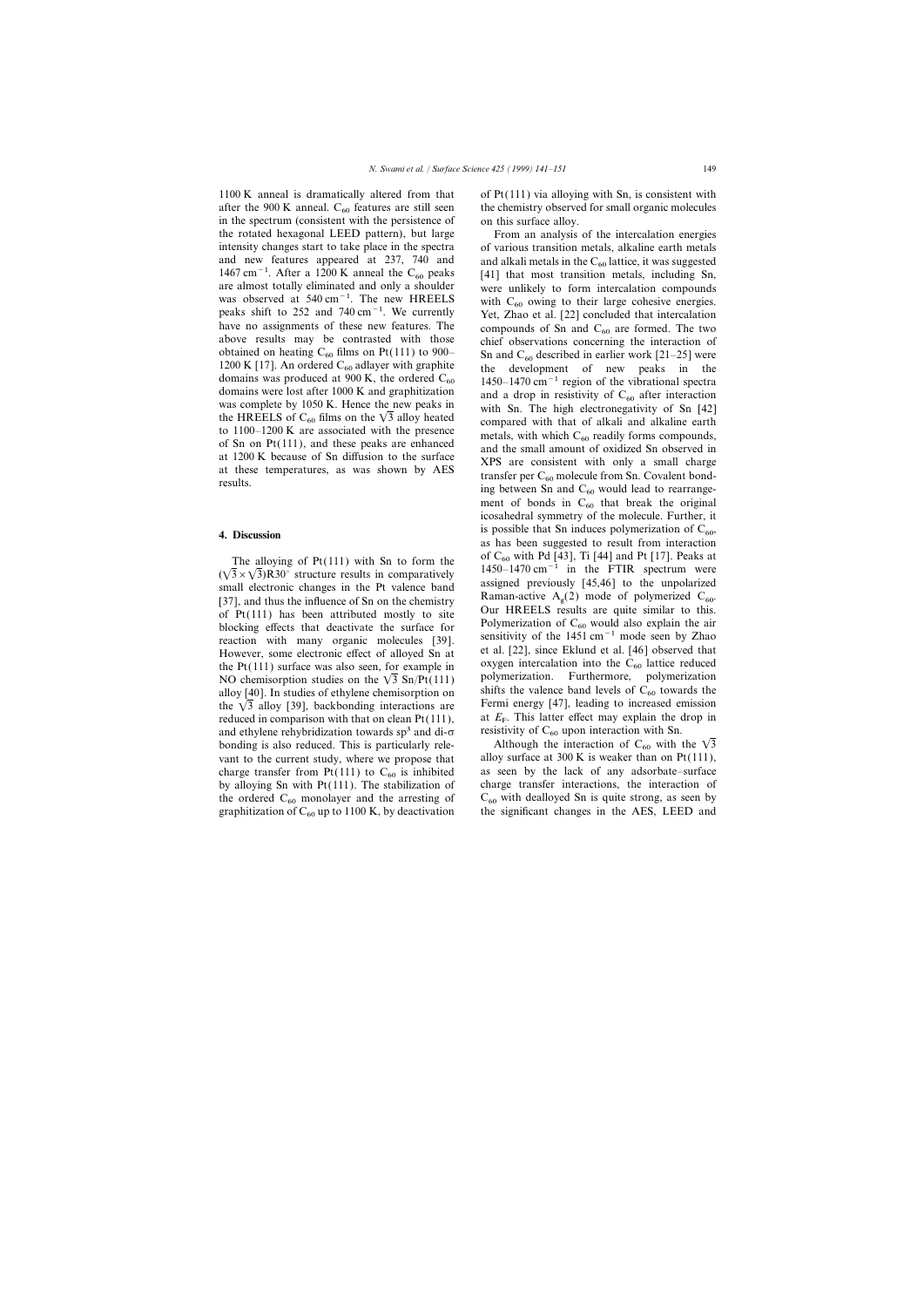HREELS results for heating 4 ML C<sub>60</sub> films on C<sub>60</sub> beginning at 900 K, and so LEED reveals a the  $\sqrt{3}$  alloy to temperatures above 300 K. In the large background intensity and a graphitic ring in the  $\sqrt{3}$  alloy to temperatures above 300 K. In the polymerization of  $C_{60}$ . This would be consistent layer until 1100 K, close with the behavior of the  $A_0(2)$  mode in HREELS temperature of solid  $C_{60}$ . with the behavior of the  $A_g(2)$  mode in HREELS temperature of solid  $C_{60}$ . and the concomitant Sn diffusion to the surface (3)  $C_{60}$  chemically reacts with dealloyed Sn at seen in AES. This would also explain the AES 450–700 K, but the charge transfer per  $C_{60}$  moleresults, which indicate that the  $C_{60}$  coverage is cule from Sn is small. The C(1s) core level in XPS stabilized at about 2 ML after heating a thicker shows a 0.3 eV shift to lower BE and about 15% stabilized at about 2 ML after heating a thicker film to 500–800 K and which then decreases to of surface Sn shows a shift in the  $Sn(3d)$  levels of ing to 900 K, the intensity of the  $A_g(2)$  peak is intensity of the unpolarized Raman-active  $A_g(2)$ <br>diminished in HREELS, and Sn(430 eV) and mode in HREELS, and this arises from reducing ing to 900 K, the intensity of the  $A_g(2)$  peak is  $C(271 \text{ eV})$  signals in AES drop to the respective the icosahedral symmetry of the  $C_{60}$  molecule values for 1 ML  $C_{60}$ , indicating the decomposition because of Sn– $C_{60}$  bonding. values for 1 ML  $C_{60}$ , indicating the decomposition or desorption of the Sn-polymerized  $C_{60}$  phase. After heating to 900–1100 K the surface is composed of an ordered C<sub>60</sub> monolayer film, as **Acknowledgements** deduced by LEED and AES. Upon heating to 1100 K, new peaks appear in the HREELS spectra We acknowledge support of this work by the alongside the  $C_{60}$  features, and after the 1200 K Divisions of Chemistry and Materials Research of anneal these new peaks at 252 and 740 cm<sup>-1</sup> the National Science Foundation (NSF). anneal these new peaks at 252 and  $740 \text{ cm}^{-1}$ dominate the spectra.  $C_{60}$  fragmentation begins at 1200 K, as characterized by the loss of  $C_{60}$  features in the HREELS spectra and the appearance of a **References** graphitic ring in LEED.

The major conclusions of this work can be Haddon, Thin Solid Films 257 (1995) 147.<br>
Flatted as follows. [4] A.A. Lucas, J. Phys. Chem. Solids 53 (1992) 1415.

(1) Vibrational spectra from HREELS show [5] H. He, N. Swami, B.E. Koel, Thin Solid Films, submitted strong interactions between  $C_{60}$  and Pt(111) that for publication.<br>lead to charge transfer from Pt of about two  $[6]$  K. Rikitake, T. Akiyama, W. Takashima, K. Kaneto, electrons per  $C_{60}$  molecule for  $7(C_{60}) = 0.3$  ML,<br>and one electron per  $C_{60}$  molecule for  $7(C_{60}) =$ <br>1.0 ML. These charge transfer interactions are [8] G.P. Kochanski, A.F. Hebard, R.C. Haddon, Science 255 inhibited by alloying of Pt(111) with Sn to form (1992) 154.<br>the  $(2\sqrt{3} \times 2\sqrt{2})R$  and  $\mathbb{R}P$  (1111) surface alloy (191). Swami, Y. You, M.E. Thompson, B.E. Koel, J. Vac.

the  $(\sqrt{3} \times \sqrt{3})R30^\circ$  Sn/Pt(111) surface alloy. [9] N. Swami, Y. You, M.E. Thompson, B.E. Koel, J. Vac.<br>
(2) Ordered structures of C<sub>60</sub> can be formed on<br>
Pt(111) by annealing multilayer C<sub>60</sub> films to 900 K. [10] R.C. However,  $Pt(111)$  catalyzes the graphitization of

presence of  $C_{60}$ , dealloying of the  $\sqrt{3}$  Sn–Pt alloy addition to the ordered  $C_{60}$  domains. On Pt(111), takes place at about 500 K, as seen by the disap-<br>complete graphitization of  $C_{60}$  occurs after anneatakes place at about 500 K, as seen by the disap-<br>pearance of the  $\sqrt{3}$  spots and the presence of only ling to 1000 K, but this is arrested on the  $\sqrt{3}$ ling to 1000 K, but this is arrested on the  $\sqrt{3}$ weak ( $1 \times 1$ ) Pt spots in LEED. Upon heating to Sn/Pt(111) alloy at 900 K. Sn is dealloyed at high 450–700 K, it is possible that dealloyed Sn induces temperatures and stabilizes the ordered  $C_{60}$  mono-<br>polymerization of  $C_{60}$ . This would be consistent layer until 1100 K, close to the fragmentation

450–700 K, but the charge transfer per  $C_{60}$  mole-<br>cule from Sn is small. The C(1s) core level in XPS 1 ML C<sub>60</sub> after heating to 900 K. Following heat- 1.2 eV to higher BE. Reaction causes a rise in mode in HREELS, and this arises from reducing

- [1] P. Dumas, M. Gruyters, P. Rudolf, Y. He, L.M. Yu, G. Gensterblum, R. Caudano, Y.J. Chabal, Surf. Sci. 368 (1996) 330.
- **5. Conclusions** [2] J. Schmidt, M.R.C. Hunt, P. Miao, R.E. Palmer, Phys. Rev. B 56 (1997) 9918.
	-
	-
	-
	-
	-
	- [8] G.P. Kochanski, A.F. Hebard, R.C. Haddon, Science 255
	-
	-